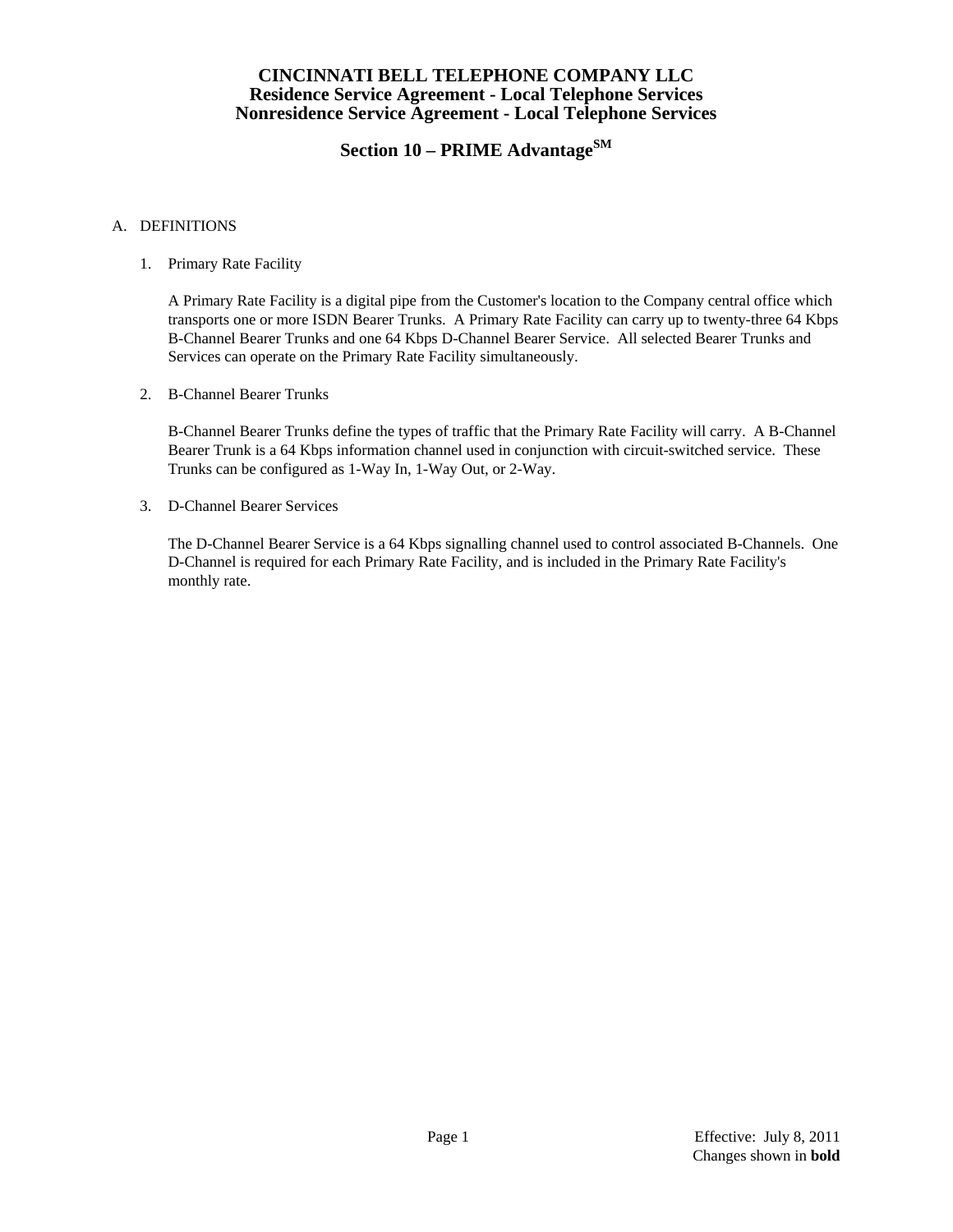# **Section 10 – PRIME AdvantageSM**

#### B. TERMS AND CONDITIONS

PRIME Advantage<sup>sm</sup> is an ISDN local exchange service that provides a Customer with the ability to transmit and receive multiple voice and data circuit switched calls simultaneously over a single Primary Rate Facility.

PRIME Advantagesm consists of a Primary Rate Facility and B-Channel Bearer Trunks and D-Channel Bearer Services. The Primary Rate Facility and the ISDN Bearer Trunks are not offered separately. Up to twentythree B-Channel Bearer Trunks and one D-Channel Bearer Service may be provisioned on each access line. In addition, optional features may be purchased as specified in part D. following.

Three types of B-Channel Bearer Trunk Channels are available, as follows:

 Standard channels which provide the same features as analog trunk lines found in Section 4 of this Agreement.

DID channels which provide direct inward dialing service.

 Two Way DID channels which provide capability for two way standard service and direct inward dialing service.

 Trunk channels may be purchased with either flat or measured rate service. The measured rate service regulations listed in Section 4 of this Agreement apply to PRIME Advantage<sup>sm</sup> measured service trunks and channels.

All Bearer Trunk Channels use MF or DTMF signalling.

 The Customer must provide customer premises equipment that meets the technical requirements of the serving central office. The Customer is responsible for providing power to all customer premises equipment (CPE) attached to the Primary Rate Facility.

 The Customer is responsible for any long distance service charges, special access mileage charges, and/or internet charges associated with the use of PRIME Advantage.<sup>SM</sup> When a Customer transfers a call, the Customer is responsible for any toll charges associated with the Customer originated leg(s) of the call.

 An End User Common Line Charge (EUCL) based on a maximum of 5 multi-line nonresidence subscriber EUCLs applies to each Primary Rate facility.

One 911 charge is applied to each outgoing and 2-way B-Channel Bearer Trunk (per channel).

PRIME Advantage<sup>sm</sup> is offered only as nonresidential service.

The minimum service period for PRIME Advantage<sup>sm</sup> is twelve months.

Temporary suspension of service is not available with PRIME Advantage<sup>sm</sup>.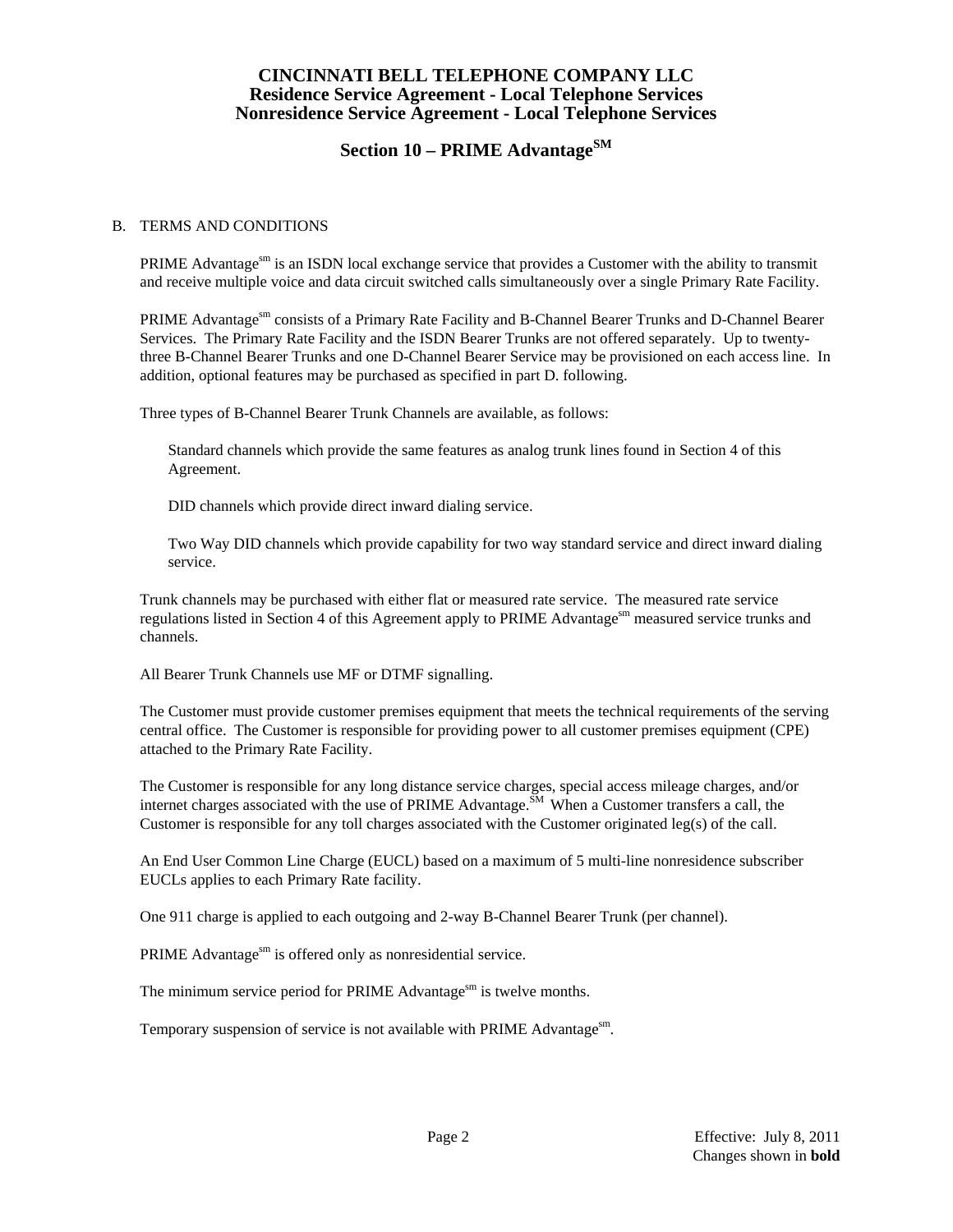# **Section 10 – PRIME AdvantageSM**

### B. TERMS AND CONDITIONS (Continued)

PRIME Advantage $\mathrm{S}^{\mathrm{sm}}$  is furnished subject to the availability of suitable facilities and is only served from specially equipped digital central offices. Service from some central offices may not provide all of the features and functionality described in this Agreement.

Customers wishing to upgrade existing analog trunk service to PRIME Advantage<sup>SM</sup> will be charged the listed initial charges for the appropriate number of Primary Rate Facilities and will have to convert to the DID rate structure in this section of this Agreement. Initial charges on B-Channel Bearer Trunk Channels are waived for the existing analog trunks that are moved to the PRIME Advantage<sup>SM</sup>. Any new channels added at the time of conversion to PRIME Advantage<sup>SM</sup> will incur initial charges.

**When placing an order for service(s) a Customer may request a service date that is sooner than the standard interval service date. If the Company agrees to and meets the requested expedite date, an expedite charge will apply and will be in addition to installation charges and all other nonrecurring charges.** 

#### C. PRIME ADVANTAGE<sup>sm</sup> STANDARD FEATURES

PRIME Advantage<sup>sm</sup> will provide transport of Customer information over the 23 available B channels in the form of circuit-switched voice or data at speeds up to 64 Kbps. The basic service will include the 1.544 Mbps switched facility and the D-Channel Bearer Service. B-Channels will be ordered in addition to the Primary Rate Facility.

Dedicated B-Channel configuration - Dedicated trunk groups are the standard feature for PRIME Advantage<sup>sm</sup>. Dedicated trunk groups must be assigned to handle one specific call type (ex: DID, DOD).

D-Channel configuration - Each Basic PRI service will include a dedicated D-Channel for signalling.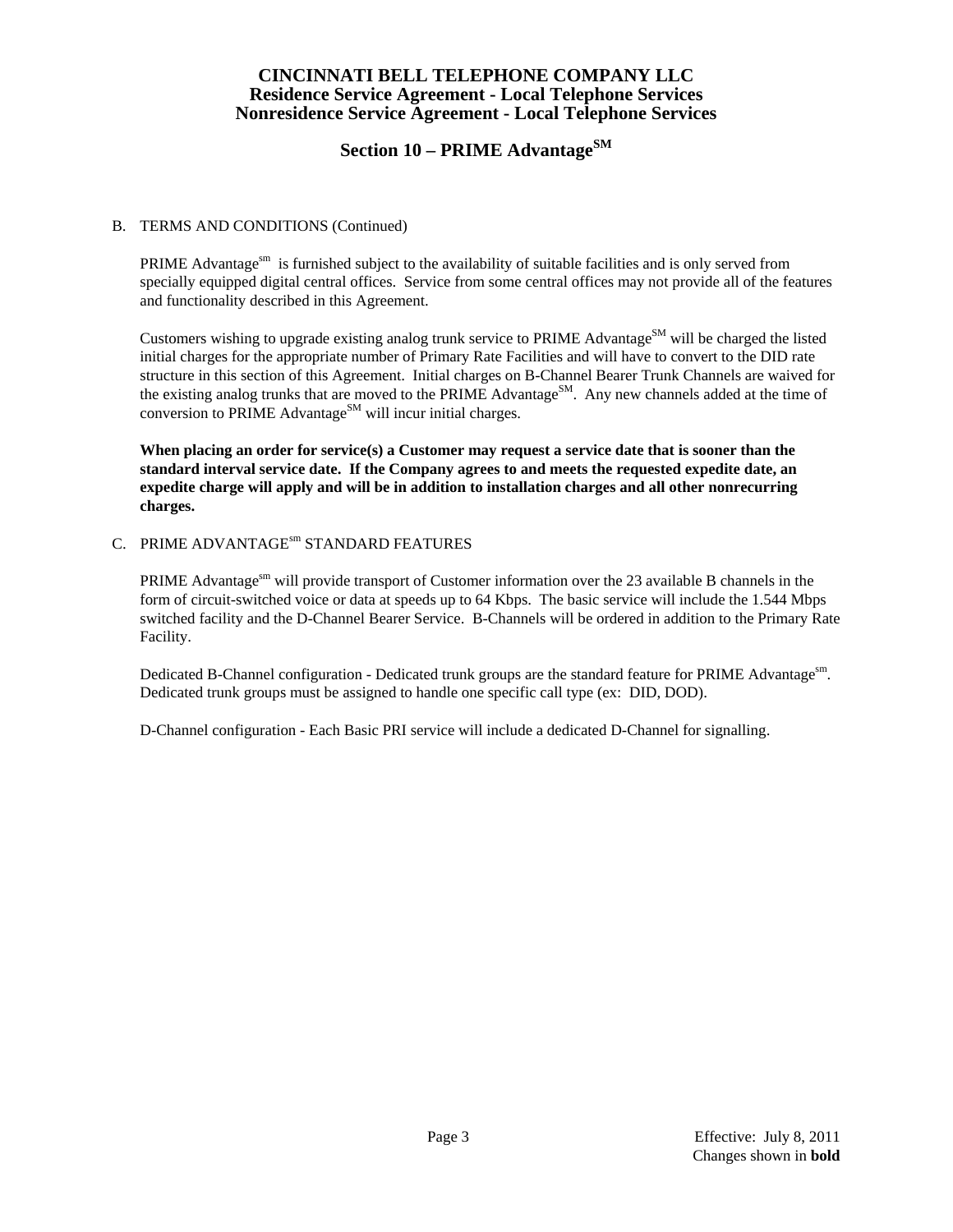# **Section 10 – PRIME AdvantageSM**

## D. PRIME ADVANTAGE<sup>sm</sup> OPTIONAL FEATURES

### 1. Back-up D-Channel

This feature provides a minimum of three or more PRIME Advantages as facilities terminating at the same customer premise to share one primary and one secondary (or Back-up) D-Channel. The number of PRIME Advantages find facilities that can be shared by this feature will be based upon the availability of central office and other network facilities, and will be subject to change on a central office by central office basis.

### 2. Call-By-Call Service Selection

 This features provides the option for B-Channels to be assigned into a flexible trunk group which can support different call types based on real-time traffic needs. Call-By-Call service selection also allows primary as well as secondary long-distance carriers to be established for the entire trunk group, e.g., Alternate Routing Arrangement.

 The Customer must notify the Company when call type maximums and minimums are to be changed for the call-by-call feature. This notification is required to maintain the proper provision of directory numbers and call control on the line.

3. Channel Transfer Service

 This feature allows the Customer to transfer an incoming call to another line and then hang up, leaving the other two parties on a two-way call and freeing up the Customer's line for another call. The Customer will be responsible for toll charges associated with the transferred call. This feature is for digital channels only and is not intended for Integrated PRIME Advantage<sup>sm</sup> channels used to transport analog, local exchange service.

4. Direct Inward Dialing (DID)

 This feature provides Direct Inward Dialing to a station. DID Termination rates will apply per B-Channels configured with this option. PRIME Advantagesm DID Number Blocks are ordered with DID Terminations on the B-Channels.

5. Individual Calling Line Identification (ICLID)

 This feature provides Customer access to the calling party's number. Feature operation is dependent on customer premise equipment and technology in use at the calling party's serving office. This feature is similar to the Caller ID feature available on access lines.